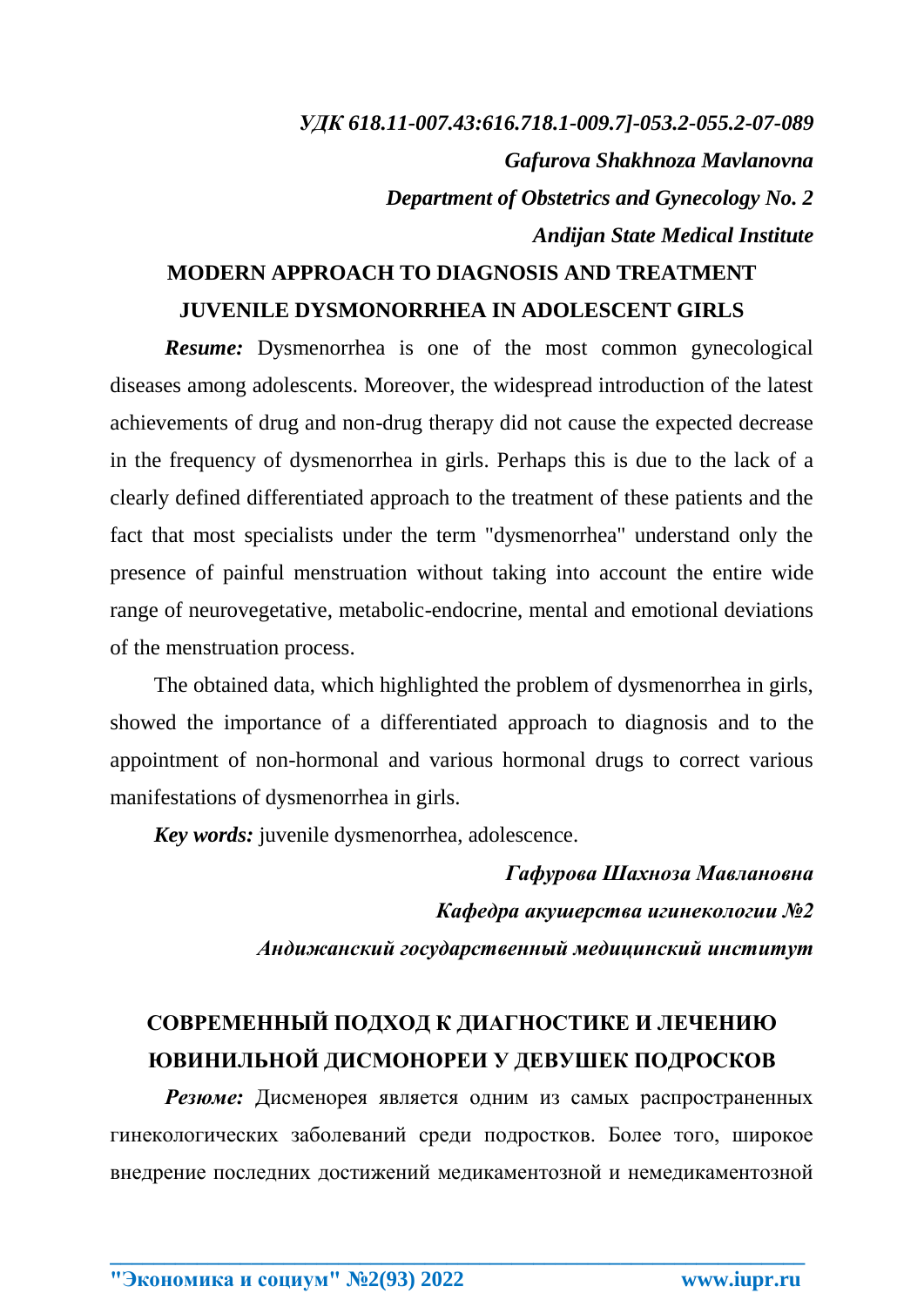терапии не вызвало ожидаемого снижения частоты дисменореи у девушек. Возможно, это обусловлено отсутствием четко очерченного дифференцированного подхода к лечению данных больных и тем, что большинство специалистов под термином "дисменорея" понимают только наличие болезненных менструаций без учета всего широкого спектра нейровегетативных, обменно-эндокринных, психических и эмоциональных отклонений процесса менструации.

Полученные данные, осветившие проблему дисменореи у девушек, показали значимость дифференцированного подхода к диагностике и к назначению негормональных и различных гормональных препаратов для коррекции разнообразных проявлений дисменореи у девушек.

*Ключевые слова:* ювенильная дисменорея, подростковый возраст.

**Introduction.** Adolescence is a period of transition from childhood to adulthood, characterized by a jump in physical, physiological, endocrine, emotional and mental growth, with a transition from complete dependence to relative independence. It should be noted that reproductive health is laid in childhood and adolescence[3].

One of the main physiological changes occurring in adolescent girls is menarche, which is often associated with the problem of irregular menstruation, abnormal uterine bleeding of the puberty period (AMC) and primary dysmenorrhea (PD) PD is one of the important tasks of pediatric gynecology. According to domestic and foreign authors, the frequency of PD in adolescent girls ranges from 8% to 90%, and in 15% of cases, PD has a severe course, leading to a violation of social and everyday activity, up to loss of working capacity, because of which this pathology is a serious medical and social problem[1].

The main theory of the occurrence of PD is considered to be prostaglandin, and today the first-line drugs of treatment are nonsteroidal anti-inflammatory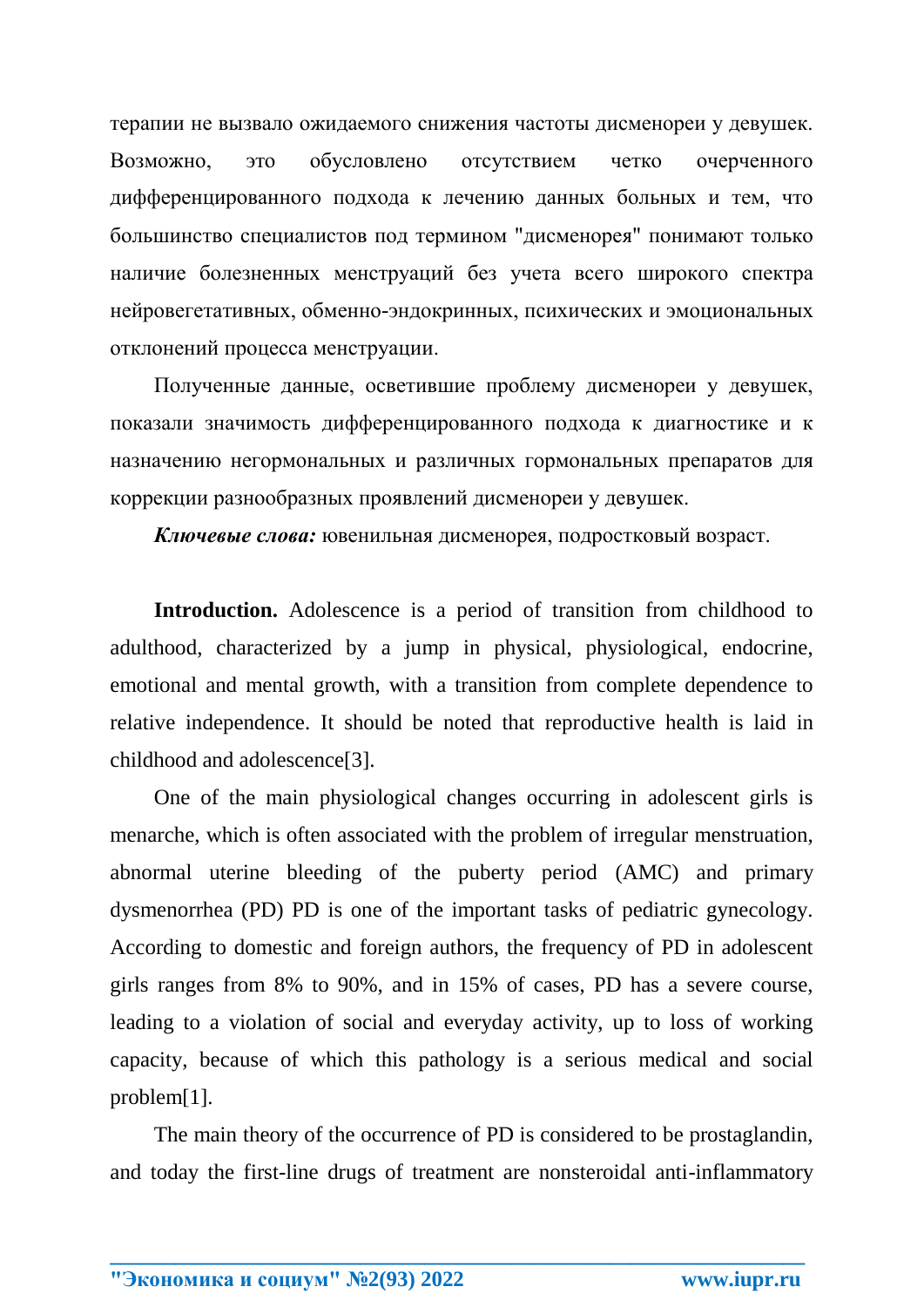drugs( NSAIDs), the appointment of which is pathogenetically justified at any age and has a high level of evidence[2,4].

But NSAID therapy does not always lead to a decrease in the frequency of PD, but only has a symptomatic effect in the form of temporary relief of pain, and in severe PD in most cases there is no analgesic effect at all. Often, pain is not the only manifestation of this disease[1]. Sometimes, in the absence of painful sensations, neurovegetative, psychoemotional and metabolic-endocrine symptoms prevail, reflecting the low adaptive ability of the entire body, which is often due to the presence of a premorbid background. It is important to take into account that the already existing deviations in the state of health can lead to a severe course of PD in adolescent girls.

In the course of numerous studies, it has been shown that endothelial dysfunction occurs in DST, which is also described in PD, leading to various disorders on the part of all organs and systems. DST does not have a specific clinical symptom complex and is widespread in the population[2]. This pathology may not manifest for a long time and proceed in a mild form, but any provoking agent can be the cause of manifestation and even lead to fatal outcomes. These factors can be stress, physical activity, pregnancy, childbirth, infections, injuries, etc.

As a result of studying the scientific literature, we did not find information about the relationship between the expression of the marker of collagen catabolism (free hydroxyproline in blood serum) and the severity of PD in adolescent girls; the relationship between the indicators of endothelial dysfunction (matrix metalloproteinase-2, -9) present in DST and the presence of PD, its severity in adolescent girls; the indicators of the immune system in adolescent girls with PD and DST before and after treatment[3,4].

Thus, the study of PD in adolescent girls in combination with DST will reveal new aspects in the etiology and pathogenesis of this pathology and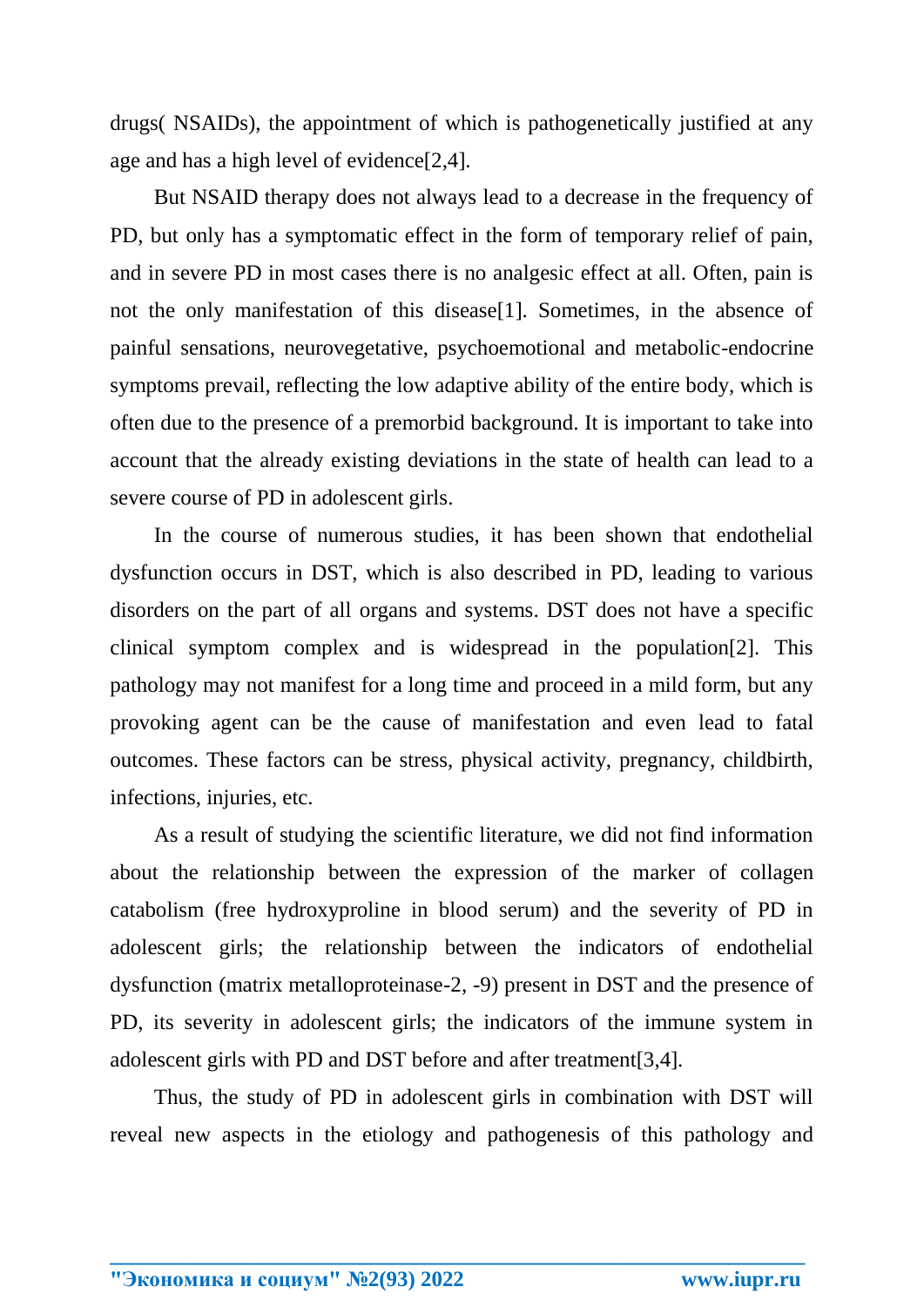develop a new pathogenetically justified differential approach to treatment tactics.

**The purpose of the study.** Improving the effectiveness of early diagnosis and developing a differentiated approach to the treatment of adolescent girls suffering from primary dysmenorrhea, taking into account etiopathogenetic factors.

**Materials and methods of research.** In order to solve the tasks and achieve the goal of the study, as well as to exclude the influence of factors that are not subject to study on the results of the work, the criteria for selecting patients for the study were established. The criteria for inclusion in the study were: age from 15 to 17 years, 11 months, 29 days, the diagnosis of primary dysmenorrhea, which was established by the results of anamnesis, examination, gynecological examination, non-invasive methods of excluding organic pathology of the organs of the reproductive system and informed consent.

**The results of the study.** Adolescent girls with primary dysmenorrhea with signs of connective tissue dysplasia are significantly more likely to suffer from combined chronic somatic pathology - mitral valve prolapse, chronic autoimmune thyroiditis, biliary dyskinesia, visual organ pathology and other extragenital diseases (77.1%) and functional disorders of the reproductive system – abnormal uterine bleeding (72%), functional ovarian cysts (56%).

Mothers of adolescent girls with primary dysmenorrhea who have signs of connective tissue dysplasia are significantly more likely to suffer from varicose veins of the lower extremities (56 %).

In adolescent girls with primary dysmenorrhea and connective tissue dysplasia, skin-joint signs (47.5%), visual organ disorders (44%) and small heart abnormalities (38%) were most common.

In patients with primary dysmenorrhea and connective tissue dysplasia syndrome pain significantly more pronounced than in adolescents without a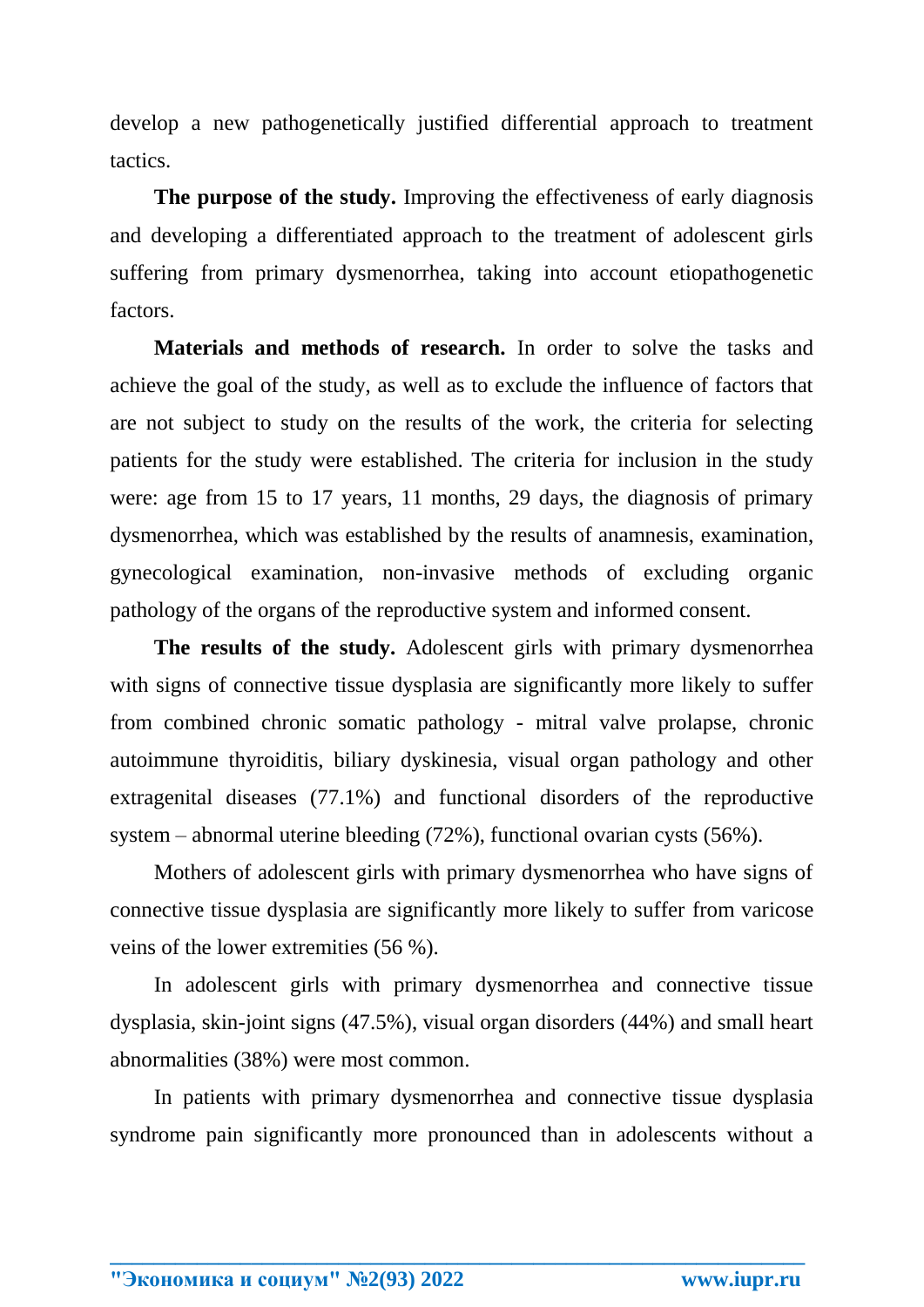connective tissue dysplasia (rank total pain index 28±5,3 and 21.3±4.5 and the total number of selected descriptors  $12.0\pm 4.3$  and  $9.0\pm 3.5$  accordingly,  $p<0.05$ ).

The first episode of primary dysmenorrhea with DST in 88% of cases coincides with menarche.

The relationship between the severity of the course of primary dysmenorrhea, the presence of signs of connective tissue dysplasia and the content of magnesium in the blood serum has not been revealed. In primary dysmenorrhea, the concentration of matrix metalloproteinases 2 and 9 changes, which indicates endothelial dysfunction. 6. A decrease in free hydroxyproline, on average, by 2.8 times, matrix metalloproteinase 2-by 3.4 times, tumor necrosis factor  $\alpha$ -by 2.1 times, the content of antibodies to cardiolipin-by 3.5 times and an increase in matrix metalloproteinase 9 by an average of 4.2 times  $(p<0.05)$  confirms the high effectiveness of treatment of primary dysmenorrhea with nonsteroidal anti-inflammatory drugs in combination with a vitaminmineral complex containing calcium and vitamin D.

The proposed algorithm for the treatment of patients with primary dysmenorrhea makes it possible to convert the severe form of primary dysmenorrhea into moderate and mild in each 3rd observation. 8. The presence of connective tissue dysplasia in adolescence is not an indication for the appointment of drugs that affect collagen formation, since they do not increase the effectiveness of treatment.

**The purpose of the study.** Improving the effectiveness of early diagnosis and developing a differentiated approach to the treatment of adolescent girls suffering from primary dysmenorrhea, taking into account etiopathogenetic factors.

**Materials and methods of research.** In order to solve the tasks and achieve the goal of the study, as well as to exclude the influence of factors that are not subject to study on the results of the work, the criteria for selecting patients for the study were established. The criteria for inclusion in the study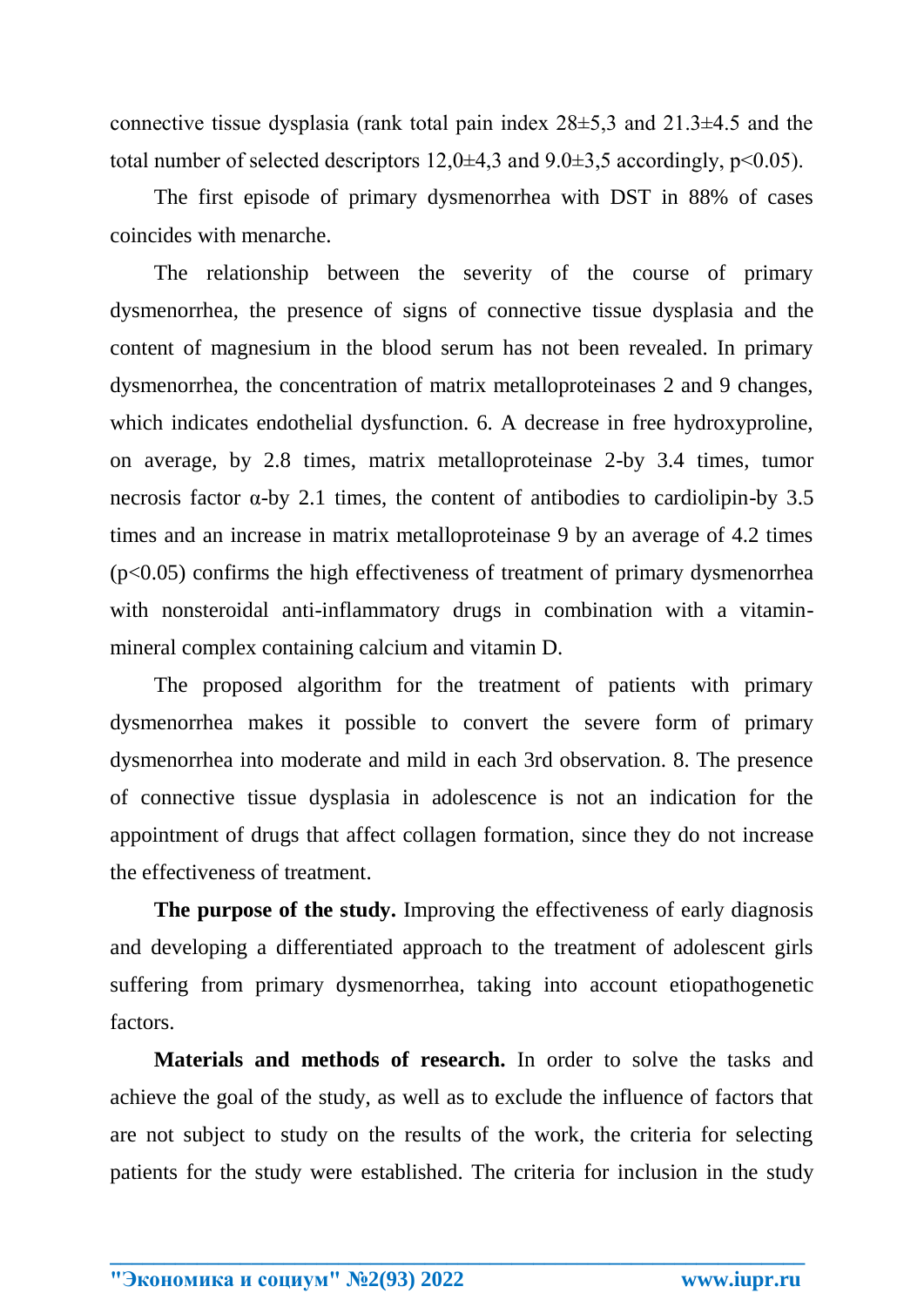were: age from 15 to 17 years, 11 months, 29 days, the diagnosis of primary dysmenorrhea, which was established by the results of anamnesis, examination, gynecological examination, non-invasive methods of excluding organic pathology of the organs of the reproductive system and informed consent.

The results of the study. Adolescent girls with primary dysmenorrhea with signs of connective tissue dysplasia are significantly more likely to suffer from combined chronic somatic pathology - mitral valve prolapse, chronic autoimmune thyroiditis, biliary dyskinesia, visual organ pathology and other extragenital diseases (77.1%) and functional disorders of the reproductive system – abnormal uterine bleeding (72%), functional ovarian cysts (56%).

Mothers of adolescent girls with primary dysmenorrhea who have signs of connective tissue dysplasia are significantly more likely to suffer from varicose veins of the lower extremities (56 %).

In adolescent girls with primary dysmenorrhea and connective tissue dysplasia, skin-joint signs (47.5%), visual organ disorders (44%) and small heart abnormalities (38%) were most common.

In patients with primary dysmenorrhea and connective tissue dysplasia syndrome pain significantly more pronounced than in adolescents without a connective tissue dysplasia (rank total pain index 28±5,3 and 21.3±4.5 and the total number of selected descriptors  $12,0\pm 4,3$  and  $9.0\pm 3,5$  accordingly,  $p<0.05$ ).

The first episode of primary dysmenorrhea with DST in 88% of cases coincides with menarche.

The relationship between the severity of the course of primary dysmenorrhea, the presence of signs of connective tissue dysplasia and the content of magnesium in the blood serum has not been revealed. In primary dysmenorrhea, the concentration of matrix metalloproteinases 2 and 9 changes, which indicates endothelial dysfunction. 6. A decrease in free hydroxyproline, on average, by 2.8 times, matrix metalloproteinase 2-by 3.4 times, tumor necrosis factor  $\alpha$ -by 2.1 times, the content of antibodies to cardiolipin-by 3.5